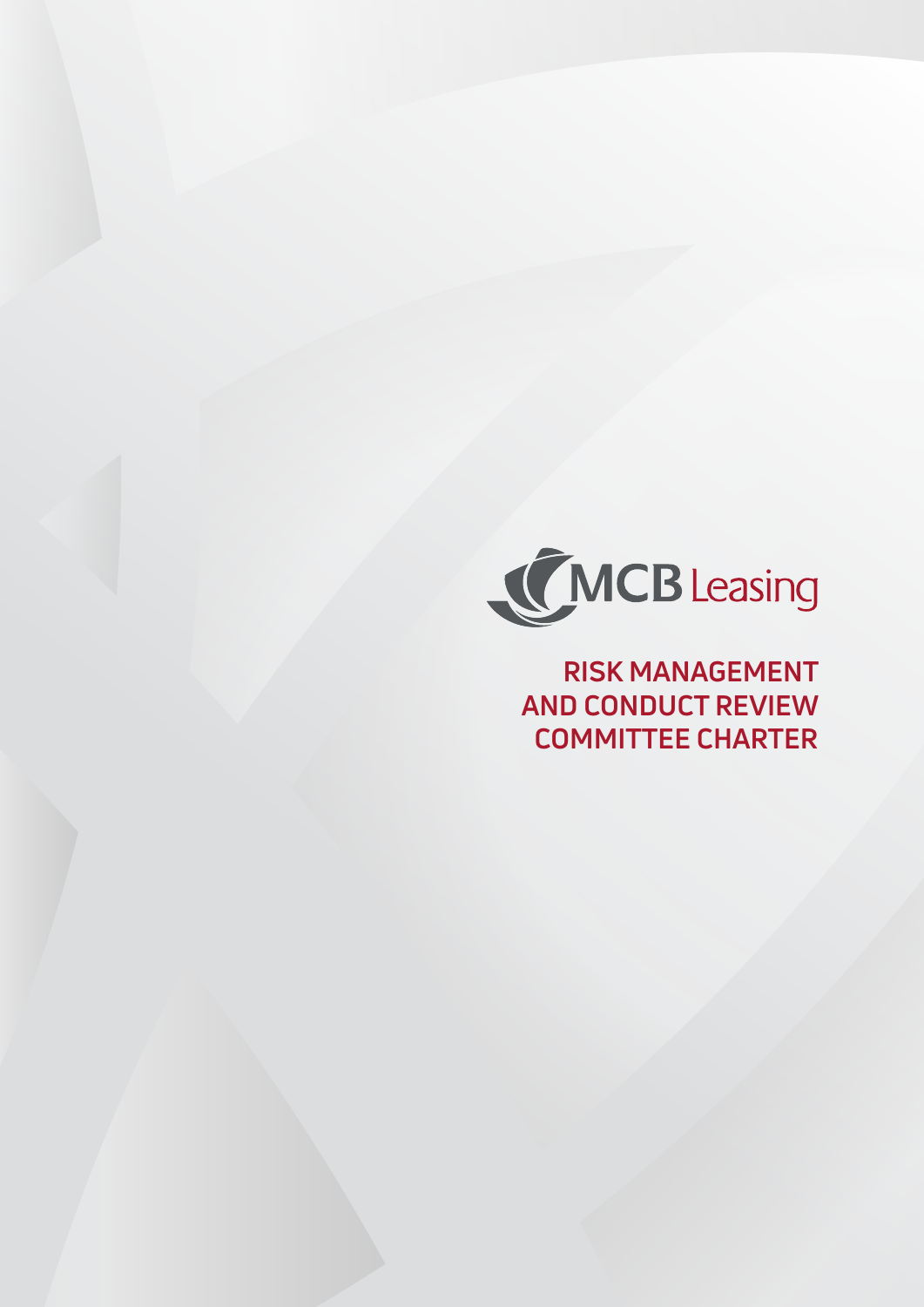

# CONTENTS

| 1. OBJECTIVES                                  | 3 |
|------------------------------------------------|---|
| 2. COMPOSITION                                 | 3 |
| 3. MEETINGS                                    | 3 |
| 4. ROLES AND RESPONSIBILITIES                  | 3 |
| 5. RELATED PARTY TRANSACTIONS                  | 4 |
| 6. DEFINITION OF RELATED PARTIES               | 5 |
| 7. LIMITS ON TRANSACTIONS WITH RELATED PARTIES | 5 |
| 8. OTHER PROVISIONS                            | 5 |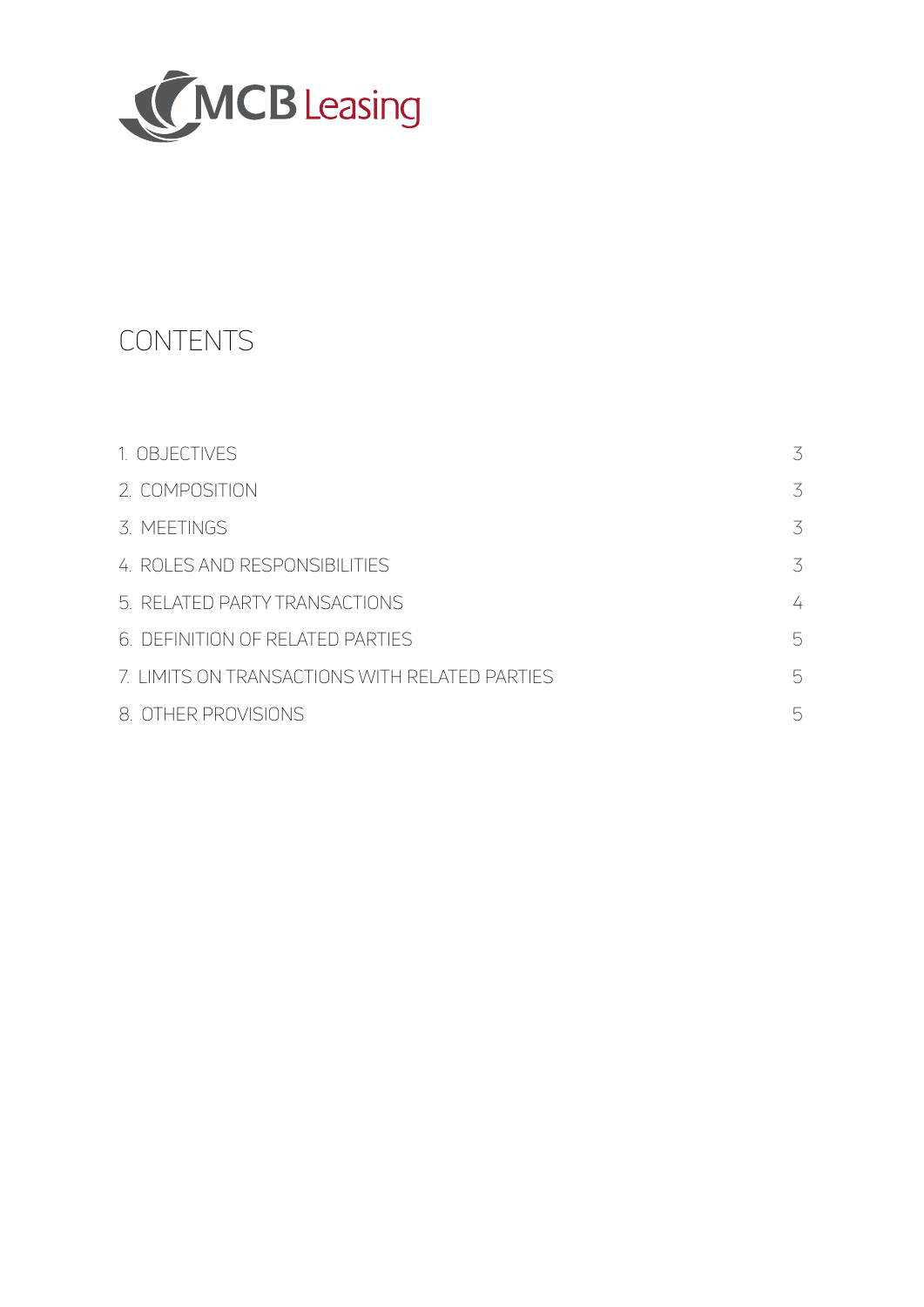# **1. OBJECTIVES**

The Risk Management and Conduct Review Committee (RMC) shall assist the Board in setting up risk strategies and to assess and monitor the risk management process of MCB Leasing Limited. The Committee shall also advise the Board on risk issues and shall monitor the risk of the different portfolios against the set risk appetite.

The Committee is also responsible for monitoring and reviewing related party transactions, their terms and conditions and ensuring the effectiveness of established procedures and compliance with the Bank of Mauritius Guidelines.

This Charter is posted on the organisation's website.

# **2. COMPOSITION**

- 2.1 The members of the RMC shall consist of the Managing Director and a minimum of three independent directors. The chairperson and the members of the Committee shall be appointed by the Board of Directors.
- 2.2 The Chairperson shall be an independent non-executive director.
- 2.3 The Secretary to the Board shall act as secretary to the RMC.
- 2.4 All members of the Committee shall have a broad understanding of the business and economic environment, of financial and business risks and of the country's legal and statutory infrastructure.

# **3. MEETINGS**

- 3.1 Meetings shall be held quarterly, or more frequently as circumstances require.
- 3.2 The chairperson shall convene a meeting upon the request of any committee member who considers it necessary.
- 3.3 The quorum for the committee shall be three.
- 3.4 The Chairperson of the Committee may in case of absence designate an alternate. In case of absence of the Chairperson and where no alternate has been designated, the Chairperson of the Board shall appoint an independent non-executive director to chair the meeting.
- 3.5 The committee may request any officer or employee to attend any meeting and provide pertinent information as necessary.
- 3.6 All decisions shall be taken on a majority of votes. In case a majority cannot be obtained, the chairperson will have a casting vote.

# **4. ROLES AND RESPONSIBILITIES**

- 4.1 The duties and responsibilities of the members of the committee shall be in addition to those set out for a member of the Board.
- 4.2 The principal duties of the RMC shall consist in reviewing and recommending to the Board the approval of the risk appetite, reviewing and exercising oversight on capital management, monitoring the risk of the different portfolios against the set risk appetite, and advising the Board on corresponding strategies, as well as reviewing the risk management framework.

In order to achieve this objective the committee shall perform the following tasks:

## **4.2.1 Risk Appetite**

Once the Company's strategic plan is adopted, the RMC shall be responsible for recommending to the Board the approval of the risk appetite in terms of Credit, Market and Operational risks as spelt out in the policies of the company. The RMC is also responsible for reviewing such risk appetites and tolerances as may be appropriate in the light of changing circumstances and the conclusions from the review of the different risk portfolios as described below.

Any change in the Risk Appetite should therefore be reflected in the policies.

## **4.2.2 Capital Management**

The RMC shall review, challenge and exercise oversight on the capital management and advise the Board on strategies for capital management. In that respect, it shall:

- Monitor the utilization of capital and current capital adequacy.
- Ensure that the Company has, at all times, sufficient capital to meet its risks appetite and to provide for growth and for unexpected losses. It shall also verify that capital is adequately allocated to the different risk areas, according to regulatory requirements.

The RMC shall immediately report to the Board of any significant departure from the set allocation.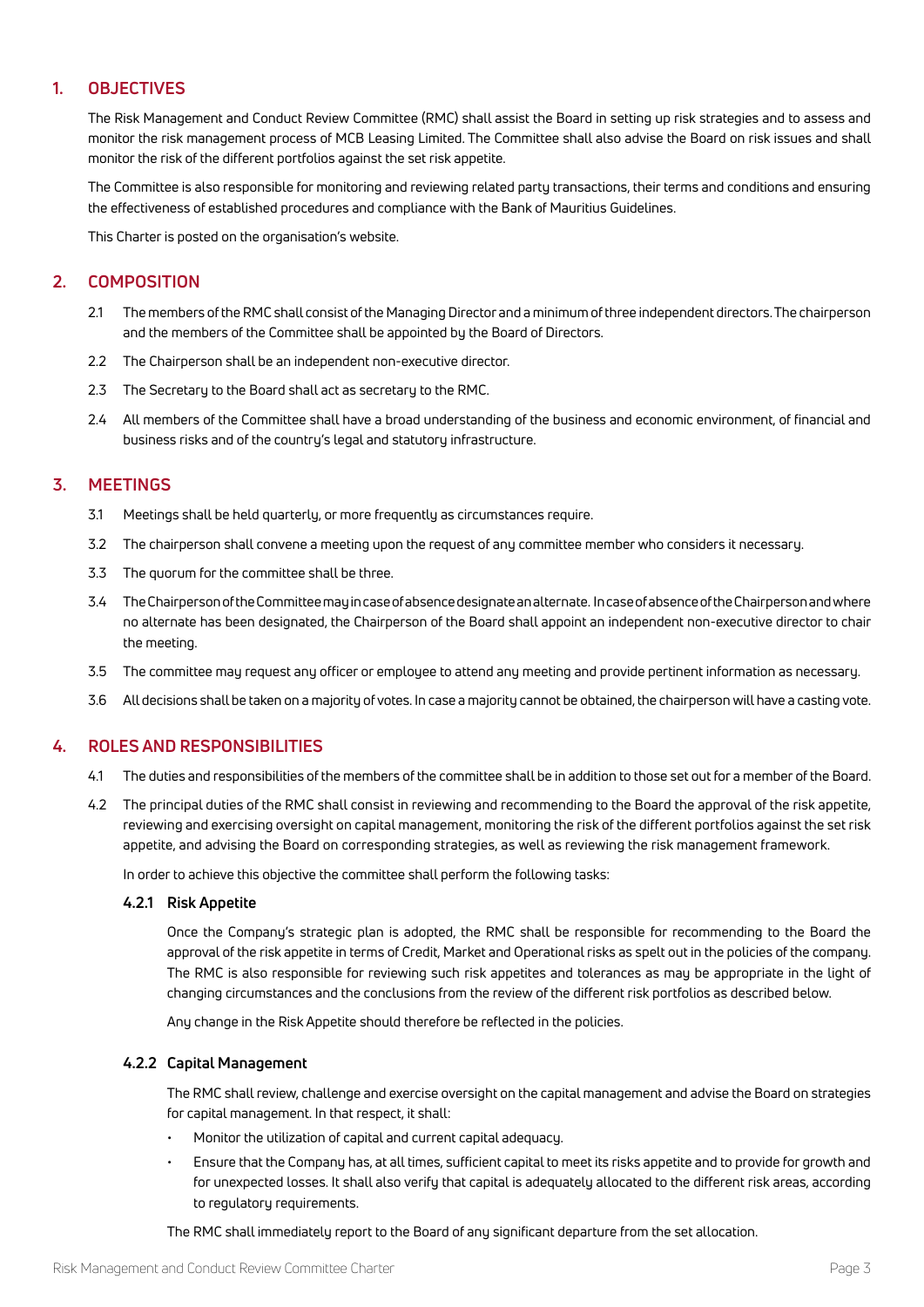## **4.2.3 Credit Risk**

The RMC shall be responsible for carrying out a regular review of the credit portfolio against credit risk appetite targets (e.g. split of exposures between domestic and international, retail and Corporate, as well as between the different sectors of the economy and different classes of assets).

In that respect, the review shall put the emphasis on credit concentration and large exposures, risk profiles of the different portfolio, and asset quality of the different portfolios, measured through non-performing rates.

Furthermore, the main impaired exposures shall be disclosed with a particular focus on residual risks after taking into consideration risk mitigating factors such as the net realizable value of collaterals, and corresponding provisions are to be validated prior to submission to the Audit Committee.

## **4.2.4 Market Risk**

The RMC shall review the market risk against market risk appetite approved by the Board.

It shall thus be responsible for regularly reviewing the split between the different market risk categories, that is, between short-term, medium-term, long-term funding.

Market Risk also covers liquidity risks, whereby in that respect, the RMC shall monitor the different liquidity targets (such as liquid asset ratio, maturity gaps, loan to deposits/borrowings ratio, depositor's concentration, etc) against set risk appetite.

## **4.2.5 Operational Risk**

The RMC shall review the assessments and reports on operational risk against the agreed risk tolerances and ensure that the Company's Business Continuity Plan is up-to-date.

Operational risk includes technical, human resources, security, and business continuity risks.

Furthermore, the RMC shall consider and make appropriate reports and recommendations to the Board on any significant departure from the pre-set risk tolerance targets, risk mitigation (e.g. insurance), and on the allocation of capital, if any, to the different business lines.

# **4.2.6 Risk Management Framework, Compliance and Risk Culture**

The RMC shall review and challenge the design and implementation of the risk management framework and recommend to the Board for approval. In that respect, the RMC shall in particular ensure that the risk management function has adequate independence, resources and access to information to perform its duties.

The RMC shall also review the capability of the company to identify, assess and manage new risk types, as well as actions taken to mitigate those new risks.

Furthermore, the RMC shall seek satisfaction that an appropriate risk culture prevails in the organization, while ensuring that proactive programs are in place within the Company to ensure all personnel are adequately trained and tested on Risk and Compliance issues on a regular basis.

## **4.2.7 Reports from Auditors**

The RMC shall receive reports and recommendations from the Internal and External Auditors as well as from the Compliance officer of the company.

# **5. RELATED PARTY TRANSACTIONS**

The Committee is also responsible for monitoring and reviewing related party transactions, their terms and conditions, and ensuring the effectiveness of the established procedures and compliance to the Bank of Mauritius Guidelines.

The mandate of the Committee will include the following:

- Ensure that a policy on related party transactions is submitted to and approved by the Board;
- Seek the approval of the Board for any write-off of related party credit exposure;
- Review such policy at least once a year, to ensure their continuing adequacy and submit proposed changes to the approval of the Board;
- Require the management of the Company to establish procedures to comply with the requirements of the Bank of Mauritius guideline;
- Review the procedures periodically to ensure their continuing adequacy and enforcement, in the best interest of the Company;
- Review, ratify and approve each credit exposure to related parties;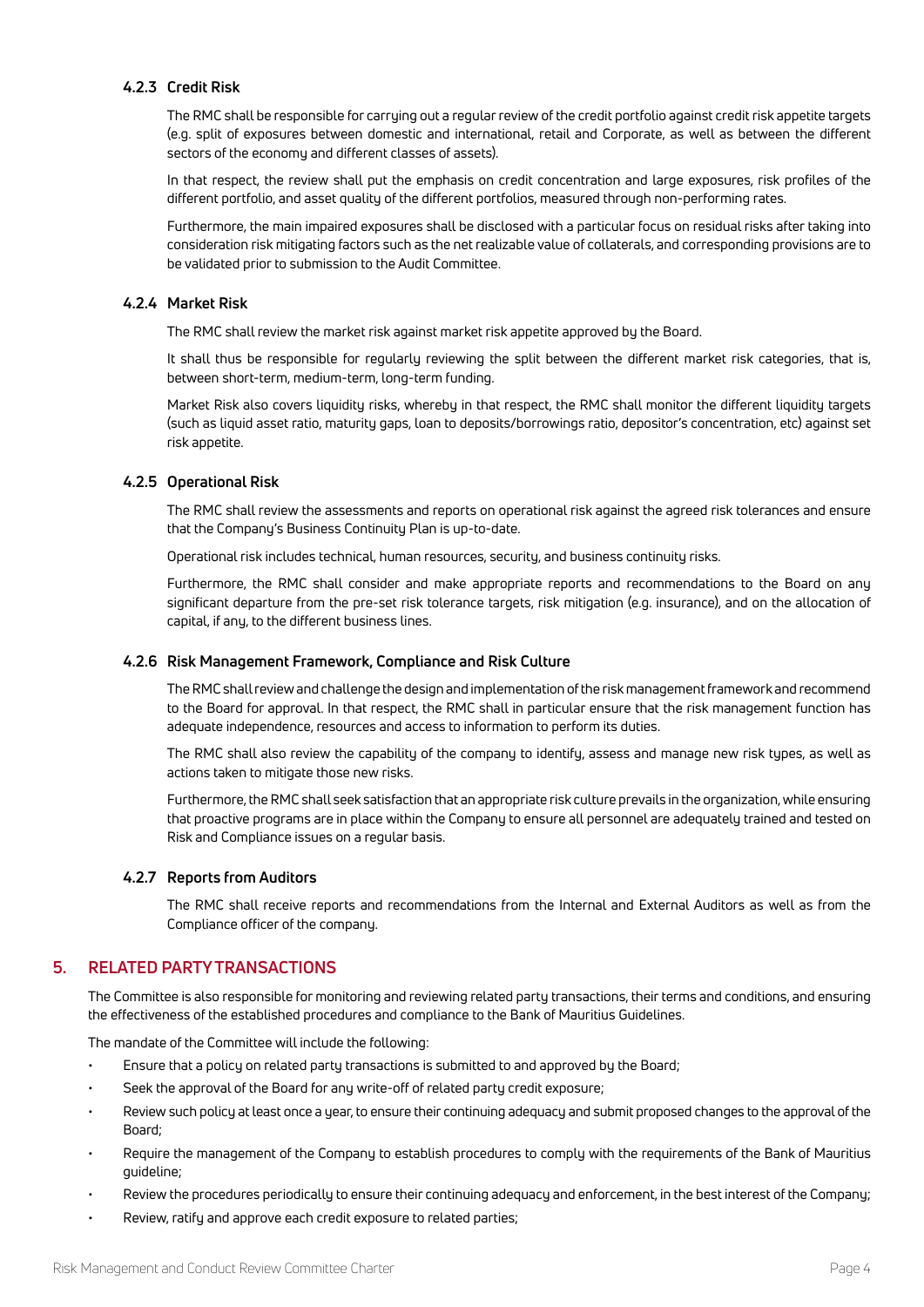- Ensure that market terms and conditions are applied to all related party transactions;
- Review the practices of the Company to ensure that any transactions with the related parties that may have a material effect on the stability and solvency of the Company are identified and dealt with in a timely manner;
- Report periodically and in any case not less frequently than on a quarterly basis to the board of directors on matters reviewed by it, including exceptions to policies, processes and limits.

# **6. DEFINITION OF RELATED PARTIES**

Interpretation of the Guideline of Bank of Mauritius on Related Parties leads to the identification of the following categories of related parties:

## **Category 1**

This includes credit exposures to

- (a) a person who has significant interest in the Company;
- (b) a director of the Company;
- (c) a director of a body corporate that controls<sup>1</sup> the Company;
- (d) the spouse, child and parent of a natural person covered in (a) or (b) or (c) above;
- (e)  $\quad$  any entity that is controlled<sup>2</sup> by a person described in (a) or (b) or (c) or (d) above; and
- (f) any entity in which the Company has significant interest, excluding a subsidiary of the Company as mentioned in Category 2 (e) below.

## **Category 2**

This includes credit exposures to

- (a) senior officers, which are outside the terms and conditions of employment contracts;
- (b) the spouse, child and parent of senior officers;
- (c) senior officers of a body corporate that controls<sup>3</sup> the Company;
- (d) any entity that is controlled<sup>4</sup> by a person described in (a) or (b) or (c) above; and
- (e) a subsidiary of the Company with no shareholder (natural person) holding directly or indirectly more than a significant shareholding in the parent Company.

## **Category 3**

This includes credit exposures to senior officers, which are within the terms and conditions of employment contracts. The regulatory limits for each category are defined in Section 18 of the Guideline.

# **7. LIMITS ON TRANSACTIONS WITH RELATED PARTIES**

- The Committee will ensure that transactions with related parties as defined are regularly reported to it.
- Members of the RMC conflicted at time of ratification of related party exposure should declare their interests and not participate in the ratification of the transactions.
- It should ensure that regulatory limits defined in the Bank of Mauritius Guideline are adhered to at all times.

# **8. OTHER PROVISIONS**

## **8.1 Professional advice**

The Board has an agreed procedure whereby directors are able to seek independent professional advice, should the need arise. The professional services procured shall be at the Company's expense and prior approval of the Chairperson is required.

## **8.2. Access to information**

The Committee shall have access to sufficient resources in order to carry out its duties, including access to the Company Secretariat for assistance as required.

## **8.3 Reporting**

The chairperson of RMC shall report formally to the Board in a timely manner on its proceedings after each meeting on all matters within its duties and responsibilities. A report will be submitted at least quarterly when the Board examines the quarterly and annual financial statements for approval and release.